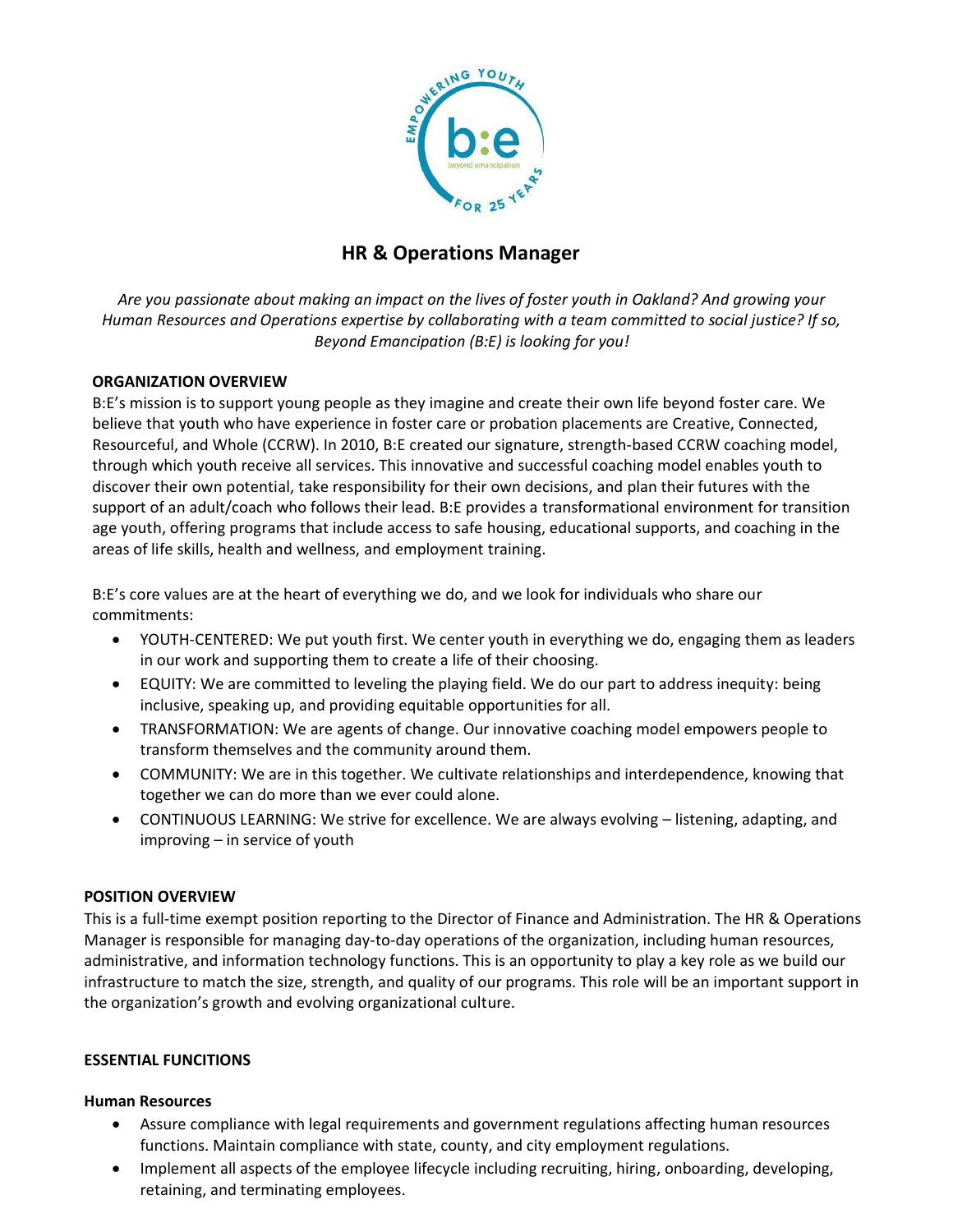

- Assist in overseeing the performance appraisal process; ensure the appropriate process is followed.
- Work collaboratively with employees and supervisors to solve any personnel issues or problems
- Administer employee benefits, including employee insurances, by familiarizing employees with the available benefits and enrolling employees when they are eligible.
- Oversee processes for workers' compensation, disability, leave, workplace accommodation requests, and health and safety issues.
- Ensure accurate documentation and recordkeeping.
- Update and maintain the B:E Operations Manual processes and procedures.
- Create and maintain personnel files in compliance with state and federal laws and regulations.
- Coordination of employee surveys, staff communication, suggestion systems and wellness and retention initiatives

#### **Technology**

- Oversee organization and updating of digital filing systems; maintain digital security.
- Work with the organization's information technology contractor to maintain the computer network, email, and other technology functions.
- Ensure the maintenance and operability of telephones, machinery, equipment, and computers.
- Maintain an inventory of computer equipment and software
- Provide basic training and support to staff regarding hardware, software, and network problems.

#### **Operations**

- Oversee the acquisition, distribution, storage, and organization of office supplies to ensure that staff members, interns, and volunteers have access to the materials they need.
- Analyze internal processes and recommend and implement procedures to improve operations.
- Act as the organization's Safety Officer, oversee and implement the agency's health and safety initiatives in compliance with OSHA and Worker's Compensation regulations.
- Participate in the planning and preparation of the relevant components of the annual agency budget process.

#### **QUALIFICATIONS**

- At least 4 years of HR and operations experience, preferably in the nonprofit sector.
- Relevant degree or certification is preferred
- Strong analytical, critical thinking, problem solving, judgment, and influencing skills.
- Ability to maintain confidentiality, tact, and diplomacy.
- Excellent oral and written communication skills; ability to prepare clear and concise reports and deliver formal presentations or training.
- Demonstrated ability to be accurate, organized, and attentive to detail.
- Advanced proficiency with technology office hardware and software.
- Ability to work with people from diverse ethnic, cultural, economic, and educational backgrounds

#### **COMPENSATION**

This is a full-time, exempt, salaried position. The starting salary range is \$67,617 to \$76,055. Benefits are generous, with 100% paid employee and 80% dependent medical care coverage. Dental coverage is 100% paid by B:E. Paid time off starts with 15 days of vacation (increasing over time), 12 days of sick leave,